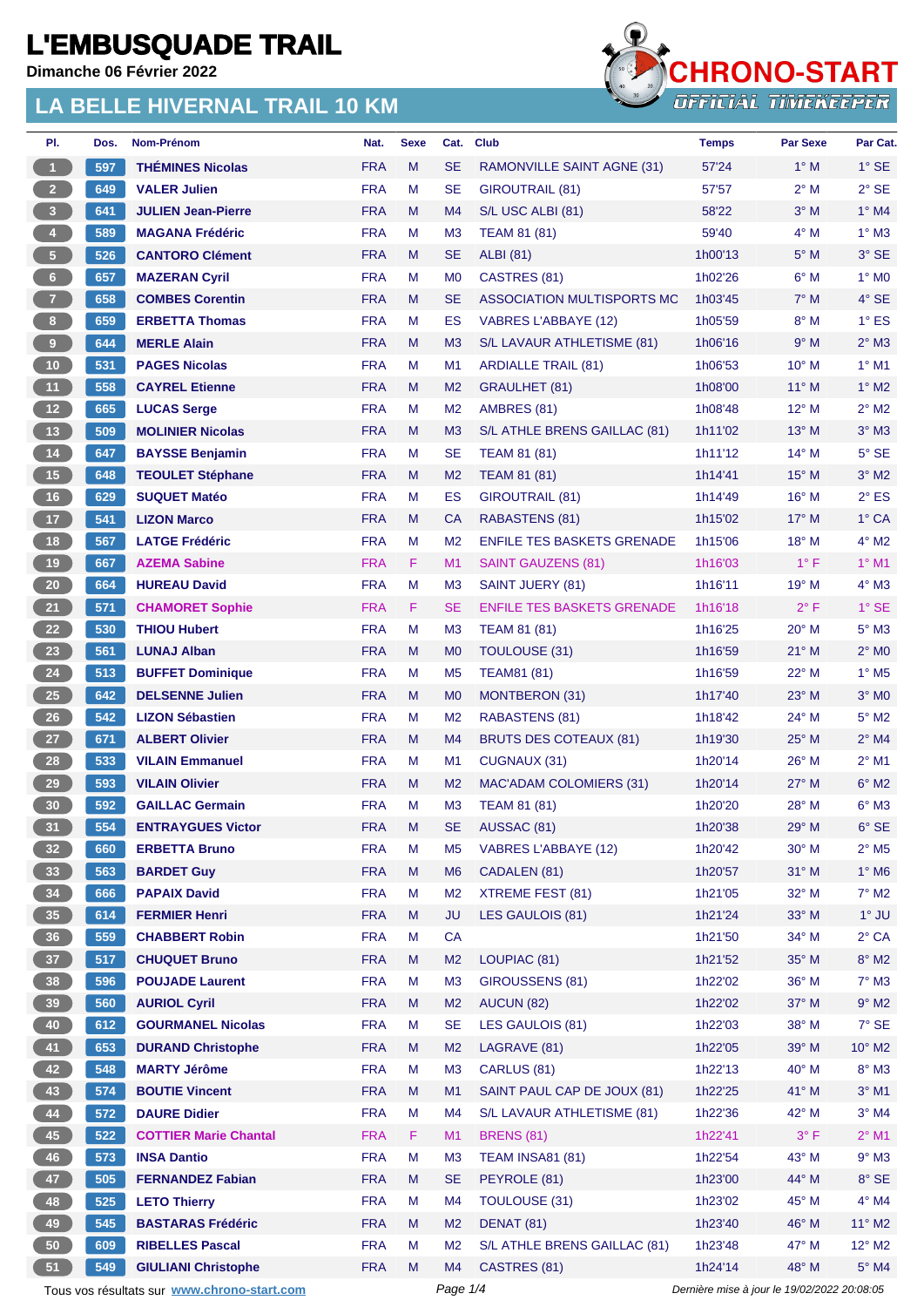**Dimanche 06 Février 2022**



| PI.             | Dos. | Nom-Prénom                                   | Nat.                     | <b>Sexe</b> | Cat.                 | <b>Club</b>                               | <b>Temps</b>                                | <b>Par Sexe</b> | Par Cat.          |
|-----------------|------|----------------------------------------------|--------------------------|-------------|----------------------|-------------------------------------------|---------------------------------------------|-----------------|-------------------|
| 52              | 555  | <b>SOCCOL Olivier</b>                        | <b>FRA</b>               | M           | M1                   | LE CUQ SPORTIF (31)                       | 1h24'52                                     | $49^\circ$ M    | $4^\circ$ M1      |
| 53              | 594  | <b>FUENTES Fabrice</b>                       | <b>FRA</b>               | M           | M <sub>0</sub>       | LAVAUR (81)                               | 1h25'07                                     | 50° M           | $4^\circ$ MO      |
| 54              | 626  | <b>VERNIERE Sylvain</b>                      | <b>FRA</b>               | M           | <b>SE</b>            | GAILLAC (81)                              | 1h26'17                                     | $51^\circ$ M    | $9°$ SE           |
| 55              | 654  | <b>DURAND Frédéric</b>                       | <b>FRA</b>               | M           | M1                   | <b>ALBI</b> (81)                          | 1h26'42                                     | 52° M           | $5^{\circ}$ M1    |
| 56              | 625  | <b>BILLOUX Alain</b>                         | <b>FRA</b>               | M           | M4                   |                                           | 1h26'56                                     | 53° M           | $6°$ M4           |
| 57              | 546  | <b>ENTRAYGUES Sylvie</b>                     | <b>FRA</b>               | F.          | M4                   | AUSSAC (81)                               | 1h27'19                                     | $4^{\circ}$ F   | $1^\circ$ M4      |
| 58              | 529  | <b>BERROCAL Alain</b>                        | <b>FRA</b>               | M           | M <sub>5</sub>       | POULAN POUZOLS (81)                       | 1h27'19                                     | 54° M           | $3^\circ$ M5      |
| 59              | 585  | <b>CALVIGNAC Stéphane</b>                    | <b>FRA</b>               | М           | M <sub>3</sub>       | <b>LISLE SUR TARN (81)</b>                | 1h27'32                                     | 55° M           | $10^{\circ}$ M3   |
| 60              | 615  | <b>VICENTE Clément</b>                       | <b>FRA</b>               | M           | <b>SE</b>            | <b>GRAULHET (81)</b>                      | 1h28'03                                     | $56^{\circ}$ M  | $10^{\circ}$ SE   |
| 61              | 606  | <b>HUC Thierry</b>                           | <b>FRA</b>               | M           | M <sub>3</sub>       | TEAM COTE RUN (81)                        | 1h28'07                                     | 57° M           | $11^{\circ}$ M3   |
| 62              | 608  | <b>RIBELLES Mélissa</b>                      | <b>FRA</b>               | F.          | M <sub>0</sub>       | S/L ATHLE BRENS GAILLAC (81)              | 1h28'07                                     | $5^{\circ}$ F   | 1° M <sub>0</sub> |
| 63              | 661  | <b>HIRISSOU Yannick</b>                      | <b>FRA</b>               | M           | M <sub>0</sub>       | <b>BEURK (81)</b>                         | 1h28'25                                     | 58° M           | $5^\circ$ MO      |
| 64              | 623  | <b>ESTEBAN Lionel</b>                        | <b>FRA</b>               | M           | M1                   | GAILLAC (81)                              | 1h28'32                                     | 59° M           | $6^{\circ}$ M1    |
| 65              | 587  | <b>GAU Florian</b>                           | <b>FRA</b>               | М           | <b>SE</b>            | AUCUN (81)                                | 1h28'33                                     | $60^\circ$ M    | $11^{\circ}$ SE   |
| 66              | 524  | <b>DORLEAC Michel</b>                        | <b>FRA</b>               | M           | M4                   | <b>TOULOUSE (31)</b>                      | 1h29'07                                     | $61^\circ$ M    | 7° M4             |
| 67              | 595  | <b>MARTINEZ Marie-Lise</b>                   | <b>FRA</b>               | F.          | M <sub>0</sub>       | LAGRAVE (81)                              | 1h29'20                                     | $6^{\circ}$ F   | $2^{\circ}$ MO    |
| 68              | 601  | <b>CAYZAC Nicolas</b>                        | <b>FRA</b>               | M           | M <sub>3</sub>       | <b>ASAP (81)</b>                          | 1h29'28                                     | $62^{\circ}$ M  | 12° M3            |
| 69              | 604  | <b>SASIAIN Monica</b>                        | <b>ARG</b>               | F.          | M <sub>3</sub>       | <b>TEAM81 (81)</b>                        | 1h29'40                                     | $7^\circ$ F     | $1^\circ$ M3      |
| 70              | 610  | <b>MAURY Morgane</b>                         | <b>FRA</b>               | F.          | <b>SE</b>            | ECLA ALBI (81)                            | 1h30'08                                     | $8^{\circ}$ F   | $2°$ SE           |
| 71              | 634  | <b>MASSIMINO Louis</b>                       | <b>FRA</b>               | M           | <b>SE</b>            | CORNEBARRIEU (31)                         | 1h30'22                                     | 63° M           | $12^{\circ}$ SE   |
| 72              | 675  | <b>ROUMEGOUX Virginie</b>                    | <b>FRA</b>               | F.          | M <sub>3</sub>       | LE SEQUESTRE (81)                         | 1h31'02                                     | $9^{\circ}$ F   | $2^{\circ}$ M3    |
| 73              | 636  | <b>MARROCANO Max</b>                         | <b>FRA</b>               | M           | M <sub>2</sub>       | PARISOT (81)                              | 1h31'28                                     | 64° M           | 13° M2            |
| 74              | 668  | <b>SUROWIEC Franck</b>                       | <b>FRA</b>               | M           | M4                   | <b>GRAULHET (81)</b>                      | 1h31'34                                     | $65^\circ$ M    | 8° M4             |
| 75              | 643  | <b>THÉRON Léona</b>                          | <b>FRA</b>               | F           | ES                   | GAILLAC (81)                              | 1h32'02                                     | $10^{\circ}$ F  | $1^\circ$ ES      |
| 76              | 547  | <b>ENTRAYGUES Fabrice</b>                    | <b>FRA</b>               | M           | M4                   | AUSSAC (81)                               | 1h32'26                                     | $66^{\circ}$ M  | $9°$ M4           |
| 77              | 662  | <b>RAISONNET Julien</b>                      | <b>FRA</b>               | M           | M1                   | <b>BRENS (81)</b>                         | 1h33'22                                     | 67° M           | $7°$ M1           |
| 78              | 562  | <b>CROSETTI Eric</b>                         | <b>FRA</b>               | M           | M <sub>0</sub>       | <b>URBAN CORP (31)</b>                    | 1h33'40                                     | $68^\circ$ M    | $6°$ MO           |
| 79              | 645  | <b>LABORIE Hervé</b>                         | <b>FRA</b>               | М           | M <sub>3</sub>       | S/L LAVAUR ATHLETISME (81)                | 1h33'46                                     | 69° M           | 13° M3            |
| 80              | 621  | <b>CAHUZAC Dimitri</b>                       | <b>FRA</b>               | M           | M <sub>0</sub>       | POMPIGNAN (82)                            | 1h33'46                                     | $70^\circ$ M    | $7^\circ$ MO      |
| 81              | 588  | <b>MAGANA Aude</b>                           | <b>FRA</b>               | F           | M <sub>3</sub>       | <b>TEAM81 (81)</b>                        | 1h33'48                                     | $11^{\circ}$ F  | $3°$ M $3$        |
| 82              | 519  | <b>VISTE Quentin</b>                         | <b>FRA</b>               | M           | CA.                  | LABRUGUIERE (81)                          | 1h34'31                                     | $71^\circ$ M    | 3° CA             |
| 83              | 616  | <b>LACOMBE Séverine</b>                      | <b>FRA</b>               | F           | M1                   | LARROQUE (81)                             | 1h36'03                                     | $12^{\circ}$ F  | $3°$ M1           |
| 84              | 635  | <b>RAYNAL Nathalie</b>                       | <b>FRA</b>               | F           | M4                   | <b>RABASTENS (81)</b>                     | 1h36'04                                     | 13° F           | $2^{\circ}$ M4    |
|                 | 651  |                                              |                          | M           |                      |                                           |                                             |                 | 8° M1             |
| 85              |      | <b>SOLER Anthony</b><br><b>VELLA Martial</b> | <b>FRA</b><br><b>FRA</b> | M           | M <sub>1</sub><br>M4 | LAVAUR (81)<br><b>LISLE SUR TARN (81)</b> | 1h36'42<br>1h36'56                          | 72° M<br>73° M  | 10° M4            |
| 86              | 557  | <b>SUQUET Olivier</b>                        |                          |             |                      |                                           |                                             | 74° M           |                   |
| 87              | 630  |                                              | <b>FRA</b>               | М           | M <sub>3</sub>       | <b>GIROUTRAIL (81)</b>                    | 1h37'29                                     |                 | 14° M3            |
| 88              | 564  | <b>BOUISSON Jérôme</b>                       | <b>FRA</b>               | M           | M <sub>3</sub>       | <b>MASSAC SERAN (81)</b>                  | 1h37'31                                     | 75° M           | $15^\circ$ M3     |
| 89              | 565  | <b>TOULOUSE Clara</b>                        | <b>FRA</b>               | F           | <b>SE</b>            | <b>SENOUILLAC (81)</b>                    | 1h37'31                                     | $14^{\circ}$ F  | $3^{\circ}$ SE    |
| 90 <sub>o</sub> | 540  | <b>CUCCA Serge</b>                           | <b>FRA</b>               | M           | M <sub>3</sub>       | <b>SAINT SULPICE (81)</b>                 | 1h37'54                                     | 76° M           | 16° M3            |
| 91              | 536  | <b>ROGER Jean-Christophe</b>                 | <b>FRA</b>               | M           | M <sub>3</sub>       | CARCASSONNE (11)                          | 1h37'55                                     | 77° M           | 17° M3            |
| 92              | 628  | <b>BAUD'HUIN Benoit</b>                      | <b>FRA</b>               | M           | M <sub>2</sub>       | GAILLAC (81)                              | 1h38'26                                     | 78° M           | $14^{\circ}$ M2   |
| 93              | 537  | <b>BRUT Jade</b>                             | <b>FRA</b>               | F           | <b>CA</b>            | <b>UAGRUNNING (81)</b>                    | 1h38'27                                     | $15^{\circ}$ F  | $1^\circ$ CA      |
| 94              | 663  | <b>NAVARRO Céline</b>                        | <b>FRA</b>               | F.          | M <sub>3</sub>       | <b>SAINT JUERY (81)</b>                   | 1h39'00                                     | $16^{\circ}$ F  | $4^\circ$ M3      |
| 95 <sub>o</sub> | 638  | <b>MENGE Marylou</b>                         | <b>FRA</b>               | F           | <b>SE</b>            | <b>CORNEBARRIEU (31)</b>                  | 1h39'21                                     | $17^{\circ}$ F  | $4^{\circ}$ SE    |
| 96              | 521  | <b>FABRE Eric</b>                            | <b>FRA</b>               | M           | M <sub>3</sub>       | GAILLAC (81)                              | 1h39'29                                     | 79° M           | 18° M3            |
| 97              | 652  | <b>BOTELLA Carla</b>                         | <b>FRA</b>               | F           | EA                   | LA GRESIGNE (81)                          | 1h39'32                                     | $18^{\circ}$ F  | $1^{\circ}$ EA    |
| 98              | 544  | <b>MENGE Sylvette</b>                        | <b>FRA</b>               | F           | M <sub>3</sub>       | PUYCELSI (81)                             | 1h39'50                                     | 19° F           | $5^\circ$ M3      |
| 99              | 504  | <b>BONNAFOUS Patrick Jean</b>                | <b>FRA</b>               | M           | M <sub>5</sub>       | <b>GRAULHET (81)</b>                      | 1h40'12                                     | 80° M           | $4^\circ$ M5      |
| 100             | 622  | <b>VERNIERE Sara</b>                         | <b>FRA</b>               | F.          | M <sub>0</sub>       | GAILLAC (81)                              | 1h40'13                                     | $20^{\circ}$ F  | $3^\circ$ MO      |
| 101             | 550  | <b>ARNHOLD DEVAUD Karine</b>                 | <b>FRA</b>               | F           | M1                   | AMBRES (81)                               | 1h40'16                                     | 21° F           | 4° M1             |
| 102             | 619  | <b>DABIT Stéphane</b>                        | <b>FRA</b>               | M           | M <sub>2</sub>       | <b>MONTANS (81)</b>                       | 1h40'46                                     | 81° M           | 15° M2            |
|                 |      | Tous vos résultats sur www.chrono-start.com  |                          |             | Page 2/4             |                                           | Dernière mise à jour le 19/02/2022 20:08:05 |                 |                   |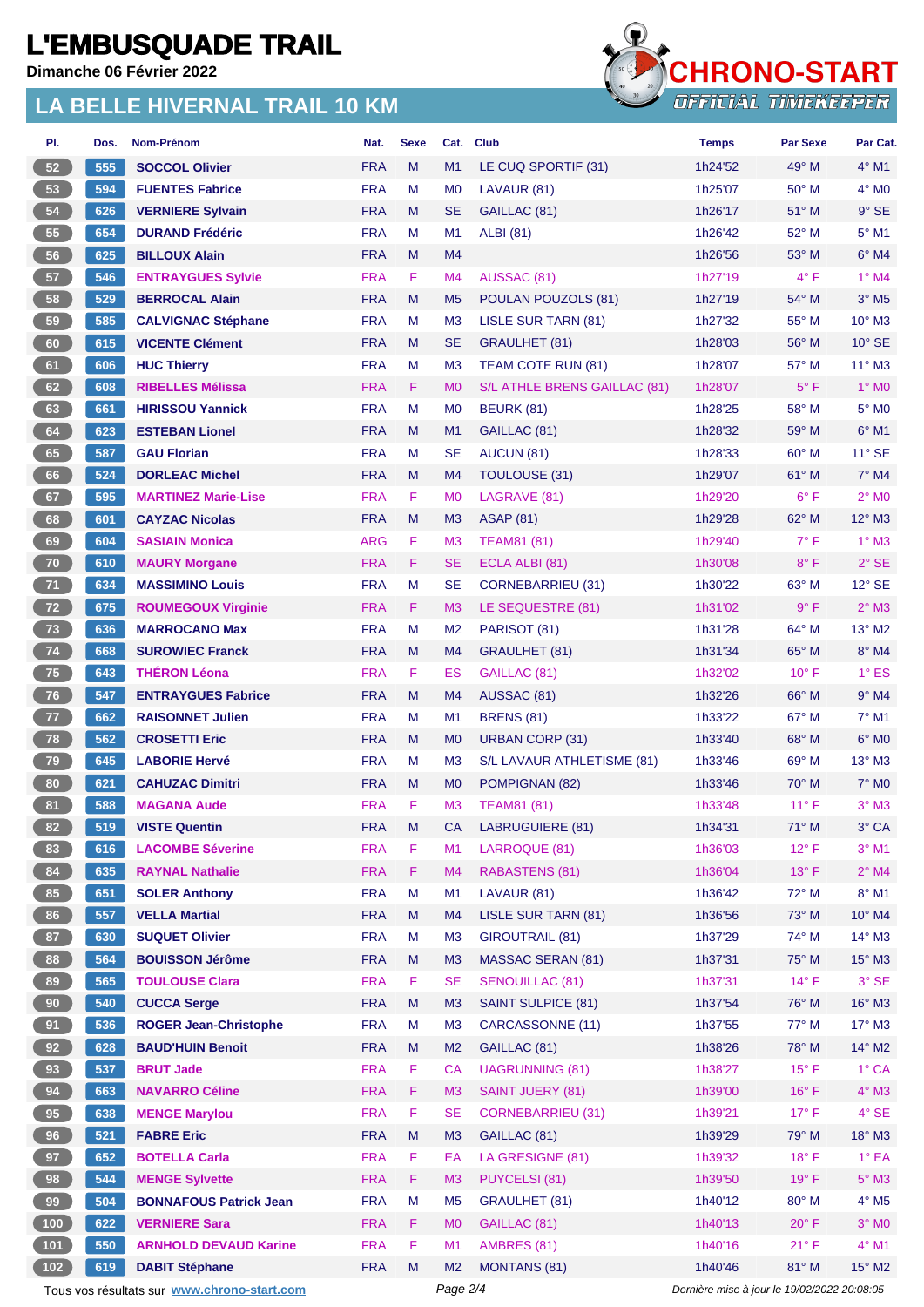**Dimanche 06 Février 2022**



| PI.                                              | Dos. | Nom-Prénom                                        | Nat.       | <b>Sexe</b> | Cat.           | <b>Club</b>                        | <b>Temps</b>                                | <b>Par Sexe</b> | Par Cat.                    |
|--------------------------------------------------|------|---------------------------------------------------|------------|-------------|----------------|------------------------------------|---------------------------------------------|-----------------|-----------------------------|
| $\sqrt{103}$                                     | 618  | <b>LANDES Carine</b>                              | <b>FRA</b> | F           | M <sub>2</sub> | MAZAMET (81)                       | 1h40'47                                     | $22^{\circ}$ F  | $1^\circ$ M2                |
| $\sqrt{104}$                                     | 566  | <b>GUTKIN Nadège</b>                              | <b>FRA</b> | F           | M <sub>1</sub> | LE VINTROU (81)                    | 1h40'49                                     | $23^{\circ}$ F  | $5^\circ$ M1                |
| (105)                                            | 656  | <b>POUSSIER Fabien</b>                            | <b>FRA</b> | M           | M4             | RABASTENS (81)                     | 1h41'18                                     | 82° M           | $11^{\circ}$ M4             |
| 106                                              | 518  | <b>FABRE Anne</b>                                 | <b>FRA</b> | F           | M <sub>2</sub> | <b>ASPF (81)</b>                   | 1h41'48                                     | $24^{\circ}$ F  | $2^{\circ}$ M2              |
| (107)                                            | 511  | <b>BARDY Lucas</b>                                | <b>FRA</b> | M           | <b>SE</b>      | PUYBEGON (81)                      | 1h42'12                                     | $83^\circ$ M    | $13^\circ$ SE               |
| (108)                                            | 674  | <b>KROUK Mehdi</b>                                | <b>FRA</b> | м           | M <sub>0</sub> | PUYBEGON (81)                      | 1h42'26                                     | 84° M           | 8° MO                       |
| (109)                                            | 527  | <b>BRAYETTE Damien</b>                            | <b>FRA</b> | M           | M <sub>0</sub> | SAINT JULIEN DU PUY (81)           | 1h42'27                                     | 85° M           | $9°$ M <sub>0</sub>         |
| (110)                                            | 583  | <b>MENOU Olivier</b>                              | <b>FRA</b> | M           | M <sub>3</sub> | TERRE DE BANCALIE (81)             | 1h42'31                                     | $86^{\circ}$ M  | $19^\circ$ M3               |
| (111)                                            | 556  | <b>LEJEUNE Mickaël</b>                            | <b>FRA</b> | M           | M <sub>2</sub> | UAG RUNNING GAILLAC (81)           | 1h42'52                                     | $87^\circ$ M    | $16^{\circ}$ M2             |
| $\boxed{112}$                                    | 672  | <b>BERTHOUMIEUX Yoann</b>                         | <b>FRA</b> | M           | M <sub>0</sub> | <b>BUSQUE (81)</b>                 | 1h42'55                                     | $88^\circ$ M    | $10^{\circ}$ M <sub>0</sub> |
| (113)                                            | 512  | <b>LAHORGUE Pierre-Yves</b>                       | <b>FRA</b> | M           | <b>SE</b>      | TOULOUSE (31)                      | 1h43'47                                     | 89° M           | $14^{\circ}$ SE             |
| $\begin{array}{c} \hline 114 \end{array}$        | 582  | <b>FIORET Estelle</b>                             | <b>FRA</b> | F           | M <sub>1</sub> | <b>ROUMENS (31)</b>                | 1h43'47                                     | $25^{\circ}$ F  | $6°$ M1                     |
| (115)                                            | 602  | <b>BRUNET Alexandra</b>                           | <b>FRA</b> | F           | M3             | AUZIELLE (31)                      | 1h44'21                                     | $26^{\circ}$ F  | $6^\circ$ M3                |
| 116                                              | 603  | <b>ULIAN Fabrice</b>                              | <b>FRA</b> | M           | M <sub>3</sub> | MONTASTRUC LA CONSEILLERE          | 1h44'22                                     | $90^\circ$ M    | $20^\circ$ M3               |
| (117)                                            | 600  | <b>BIALCZYK Michael</b>                           | <b>FRA</b> | M           | M1             | FAYSSAC (81)                       | 1h44'23                                     | $91^\circ$ M    | $9°$ M1                     |
|                                                  | 510  | <b>BADJAGOU Eva</b>                               | <b>FRA</b> | F           | M <sub>0</sub> | PUYBEGON (81)                      | 1h44'38                                     | $27^\circ$ F    | $4^\circ$ MO                |
| (119                                             | 591  | <b>ITIER Sandrine</b>                             | <b>FRA</b> | F           | M1             | REVEL (31)                         | 1h45'00                                     | $28^{\circ}$ F  | $7^\circ$ M1                |
| $\sqrt{120}$                                     | 655  | <b>GHARBI FABRIES Véronique</b>                   | <b>FRA</b> | F           | M4             | LOMBERS (81)                       | 1h45'14                                     | $29^\circ$ F    | $3°$ M4                     |
| (121)                                            | 534  | <b>DURFORT Antoine</b>                            | <b>FRA</b> | M           | M <sub>0</sub> | CAMPAN (65)                        | 1h46'35                                     | 92° M           | $11^{\circ}$ MO             |
| 122                                              | 535  | <b>FROMONT Antoine</b>                            | <b>FRA</b> | м           | <b>SE</b>      | CAMPAN (65)                        | 1h46'36                                     | $93^\circ$ M    | $15^\circ$ SE               |
| (123)                                            | 673  | <b>JEAN Kévin</b>                                 | <b>FRA</b> | M           | M <sub>0</sub> | GRAULHET (81)                      | 1h46'57                                     | $94^{\circ}$ M  | $12^{\circ}$ M <sub>0</sub> |
| $124$                                            | 605  | <b>LOUREIRO Antoinette</b>                        | <b>FRA</b> | F           | M <sub>2</sub> | <b>REVEL (31)</b>                  | 1h47'36                                     | $30^\circ$ F    | $3°$ M2                     |
| (125)                                            | 650  | <b>PENAZZI Luc</b>                                | <b>FRA</b> | M           | M <sub>5</sub> | TOULOUSE (31)                      | 1h47'54                                     | $95^\circ$ M    | $5^\circ$ M5                |
| $126$                                            | 523  | <b>CONSTANS Bruno</b>                             | <b>FRA</b> | M           | M <sub>0</sub> | <b>TOULOUSE (31)</b>               | 1h48'03                                     | $96^{\circ}$ M  | $13^\circ$ M <sub>0</sub>   |
| (127)                                            | 599  | <b>BARRAU Christel</b>                            | <b>FRA</b> | F.          | M <sub>2</sub> | FAYSSAC (81)                       | 1h48'13                                     | 31° F           | $4^\circ$ M2                |
| $128$                                            | 640  | <b>DIEGO Gilles</b>                               | <b>FRA</b> | М           | M <sub>1</sub> | <b>FORTICHES DU LAURAGAIS (31)</b> | 1h49'42                                     | $97^\circ$ M    | $10^{\circ}$ M1             |
| (129)                                            | 553  | <b>FAURY Delphine</b>                             | <b>FRA</b> | F.          | M <sub>2</sub> | TOULOUSE (31)                      | 1h49'47                                     | 32° F           | $5^{\circ}$ M <sub>2</sub>  |
| $\begin{array}{c} 130 \\ \end{array}$            | 669  | <b>HAAS Valérie</b>                               | <b>FRA</b> | F           | M <sub>2</sub> | <b>BRIATEXTE (81)</b>              | 1h50'44                                     | $33^\circ$ F    | $6^\circ$ M2                |
| (131)                                            | 670  | <b>HAAS Sébastien</b>                             | <b>FRA</b> | M           | M3             | <b>BRIATEXTE (81)</b>              | 1h50'47                                     | 98° M           | $21^\circ$ M3               |
| $132$                                            | 613  | <b>SAMSON Bruno</b>                               | <b>FRA</b> | M           | M <sub>2</sub> | LES GAULOIS (81)                   | 1h51'02                                     | $99^\circ$ M    | $17^\circ$ M2               |
| (133)                                            | 568  | <b>NOUAL Cloé</b>                                 | <b>FRA</b> | F.          | SE.            | ALBI (81)                          | 1h51'11                                     | 34°F            | $5^\circ$ SE                |
|                                                  | 508  | <b>ROUX Paul</b>                                  | <b>FRA</b> | M           | <b>SE</b>      | <b>BUSQUE (81)</b>                 | 1h51'49                                     | 100° M          | $16^\circ$ SE               |
| (135)                                            | 543  | <b>NOEL Charlène</b>                              | <b>FRA</b> | F.          | M <sub>0</sub> | LAGRAVE (81)                       | 1h51'52                                     | 35° F           | 5° MO                       |
| $136$                                            | 539  | <b>GONZALEZ Corinne</b>                           | <b>FRA</b> | F           | M4             | <b>GRAULHET (81)</b>               | 1h56'05                                     | 36° F           | 4° M4                       |
| (137)                                            | 637  | <b>AUGE Lydie</b>                                 | <b>FRA</b> | F.          | M1             | <b>SAINT JULIEN DU PUY (81)</b>    | 1h56'06                                     | $37^\circ$ F    | 8° M1                       |
| $\begin{array}{c} \n \textbf{138}\n \end{array}$ | 586  | <b>CELARIES Karine</b>                            | <b>FRA</b> | F           | M <sub>2</sub> | <b>BRENS (81)</b>                  | 1h56'15                                     | 38° F           | $7^\circ$ M2                |
| (139)                                            | 578  | <b>RODIER Stéphane</b>                            | <b>FRA</b> | M           | M <sub>2</sub> | <b>SAINT GAUZENS (81)</b>          | 1h56'21                                     | 101° M          | 18° M2                      |
| $140$                                            | 538  | <b>GIMBREDE David</b>                             | <b>FRA</b> | M           | M3             | <b>AUTERIVE (31)</b>               | 1h56'37                                     | 102° M          | $22^{\circ}$ M3             |
| (141)                                            | 507  | <b>MENARD Nadia</b>                               | <b>FRA</b> | F           | M <sub>2</sub> | <b>SAINTE GEMME (81)</b>           | 1h57'10                                     | 39° F           | $8^\circ$ M2                |
| (142)                                            | 506  | <b>MENARD David</b>                               | <b>FRA</b> | M           | M <sub>2</sub> | SAINTE GEMME (81)                  | 1h57'17                                     | 103° M          | 19° M2                      |
|                                                  | 501  |                                                   | <b>FRA</b> | F.          | M <sub>4</sub> | LESPINASSE (31)                    | 1h59'24                                     | $40^{\circ}$ F  | $5^\circ$ M4                |
| (143)<br>$144$                                   | 590  | <b>FABRE Marie Agnès</b><br><b>CAVALIÉ Lilian</b> | <b>FRA</b> | M           | M <sub>3</sub> | <b>GRAULHET (81)</b>               | 1h59'41                                     | 104° M          | 23° M3                      |
|                                                  |      |                                                   |            |             |                |                                    |                                             |                 |                             |
| (145)                                            | 581  | <b>BOUCHARDON Nancy</b>                           | <b>FRA</b> | F.          | M <sub>3</sub> | <b>MOUZIEYS TEULET (81)</b>        | 2h00'03                                     | 41°F            | $7^\circ$ M3                |
| $146$                                            | 576  | <b>LOGEARD Laurent</b>                            | <b>FRA</b> | M           | M <sub>4</sub> | SALLES (81)                        | 2h01'46                                     | 105° M          | 12° M4                      |
| 147                                              | 575  | <b>LOGEARD Sylvie</b>                             | <b>FRA</b> | F           | M <sub>3</sub> | SALLES (81)                        | 2h01'47                                     | 42° F           | 8° M3                       |
| $148$                                            | 577  | <b>ADAM Delphine</b>                              | <b>FRA</b> | F           | M1             | <b>SAINT GAUZENS (81)</b>          | 2h03'04                                     | 43° F           | $9°$ M1                     |
| (149)                                            | 570  | <b>PLO Ghislaine</b>                              | <b>FRA</b> | F           | M <sub>2</sub> | <b>CAGNAC LES MINES (81)</b>       | 2h04'24                                     | 44° F           | $9°$ M2                     |
| [150]                                            | 631  | <b>GERARDOT Sophie</b>                            | <b>FRA</b> | F           | M1             | FRANCE ADOT 81 (81)                | 2h07'19                                     | 45°F            | $10^{\circ}$ M1             |
| (151)                                            | 502  | <b>SUDRE Patrick</b>                              | <b>FRA</b> | M           | M <sub>1</sub> | FRANCE ADOT 81 (81)                | 2h07'20                                     | 106° M          | $11^{\circ}$ M1             |
| $152$                                            | 569  | <b>GROLLIER Laura</b>                             | <b>FRA</b> | F           | <b>SE</b>      | <b>ALBI</b> (81)                   | 2h09'02                                     | 46°F            | $6^{\circ}$ SE              |
| (153)                                            | 551  | <b>MOTTES Lucie</b>                               | <b>FRA</b> | F           | <b>SE</b>      | <b>GRAULHET (81)</b>               | 2h09'07                                     | 47°F            | 7° SE                       |
|                                                  |      | Tous vos résultats sur www.chrono-start.com       |            |             | Page 3/4       |                                    | Dernière mise à jour le 19/02/2022 20:08:05 |                 |                             |